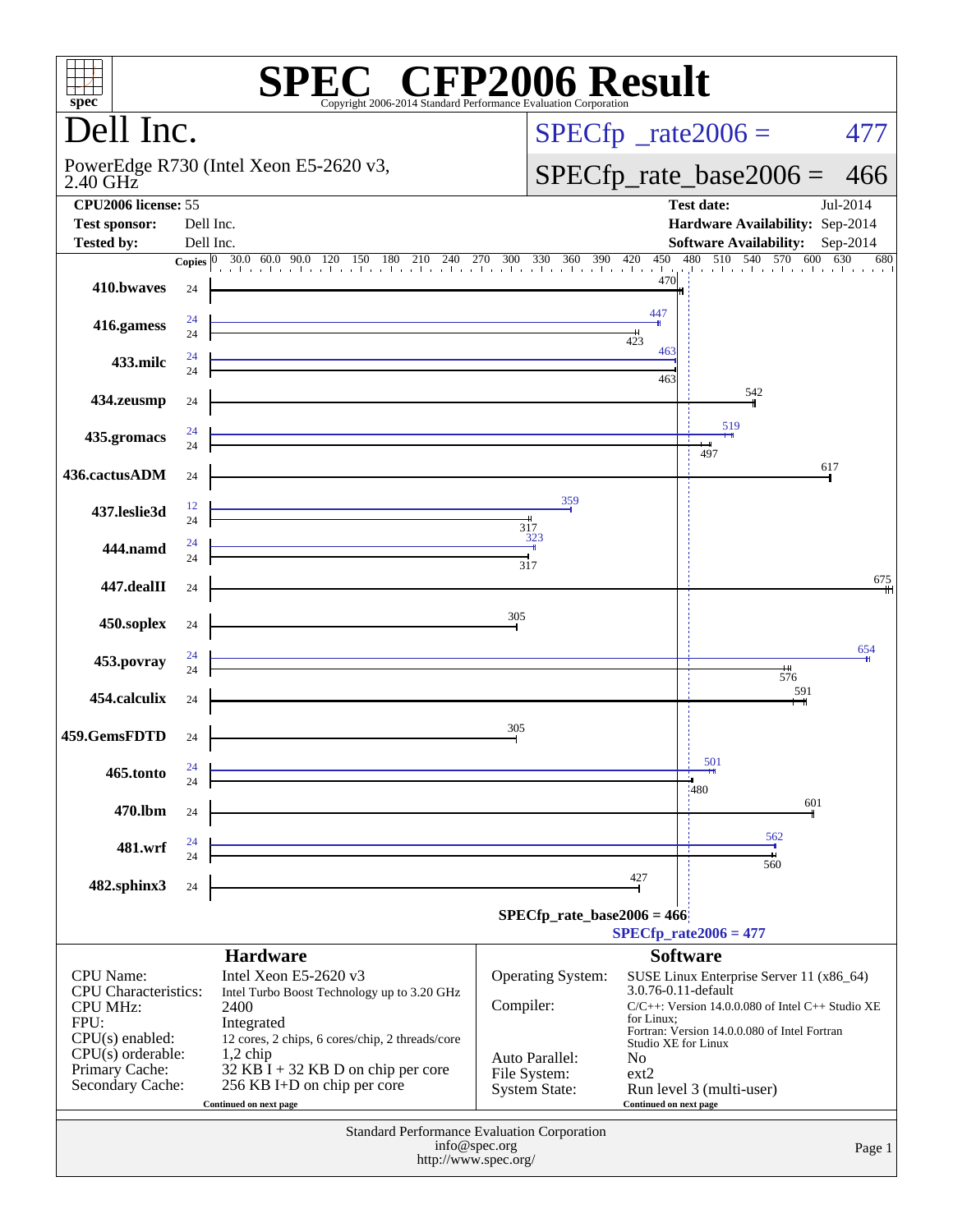

### Dell Inc.

#### 2.40 GHz PowerEdge R730 (Intel Xeon E5-2620 v3,

#### $SPECTp_rate2006 = 477$

#### [SPECfp\\_rate\\_base2006 =](http://www.spec.org/auto/cpu2006/Docs/result-fields.html#SPECfpratebase2006) 466

| CPU <sub>2006</sub> license: 55                                            |                                                                                                                                        |                                                            | <b>Test date:</b><br>Jul-2014               |
|----------------------------------------------------------------------------|----------------------------------------------------------------------------------------------------------------------------------------|------------------------------------------------------------|---------------------------------------------|
| <b>Test sponsor:</b>                                                       | Dell Inc.                                                                                                                              |                                                            | Hardware Availability: Sep-2014             |
| <b>Tested by:</b>                                                          | Dell Inc.                                                                                                                              |                                                            | <b>Software Availability:</b><br>$Sep-2014$ |
| L3 Cache:<br>Other Cache:<br>Memory:<br>Disk Subsystem:<br>Other Hardware: | 15 MB I+D on chip per chip<br>None<br>256 GB (16 x 16 GB 2Rx4 PC4-2133P-R, running at<br>1866 MHz)<br>1 x 300 GB 15000 RPM SAS<br>None | <b>Base Pointers:</b><br>Peak Pointers:<br>Other Software: | $32/64$ -bit<br>$32/64$ -bit<br>None        |

| <b>Results Table</b> |                                        |                |                 |                |       |                |       |               |                                                  |              |                 |              |                |              |
|----------------------|----------------------------------------|----------------|-----------------|----------------|-------|----------------|-------|---------------|--------------------------------------------------|--------------|-----------------|--------------|----------------|--------------|
|                      | <b>Base</b>                            |                |                 |                |       |                |       | <b>Peak</b>   |                                                  |              |                 |              |                |              |
| <b>Benchmark</b>     | <b>Copies</b>                          | <b>Seconds</b> | Ratio           | <b>Seconds</b> | Ratio | <b>Seconds</b> | Ratio | <b>Copies</b> | <b>Seconds</b>                                   | <b>Ratio</b> | <b>Seconds</b>  | <b>Ratio</b> | <b>Seconds</b> | <b>Ratio</b> |
| 410.bwaves           | 24                                     | 698            | 467             | 692            | 471   | 693            | 470   | 24            | 698                                              | 467          | 692             | 471          | 693            | 470          |
| 416.gamess           | 24                                     | 1102           | 427             | 1110           | 423   | 1110           | 423   | 24            | 1049                                             | 448          | 1052            | 447          | 1055           | 446          |
| 433.milc             | 24                                     | 476            | 463             | 476            | 463   | 476            | 463   | 24            | 476                                              | 463          | 476             | 463          | 476            | 463          |
| 434.zeusmp           | 24                                     | 404            | 541             | 403            | 542   | 403            | 543   | 24            | 404                                              | 541          | 403             | 542          | 403            | 543          |
| 435.gromacs          | 24                                     | 343            | 499             | 351            | 489   | 345            | 497   | 24            | 329                                              | 521          | 330             | 519          | 334            | 513          |
| 436.cactusADM        | 24                                     | 464            | 619             | 465            | 617   | 464            | 617   | 24            | 464                                              | 619          | 465             | 617          | 464            | 617          |
| 437.leslie3d         | 24                                     | 712            | 317             | 706            | 320   | 711            | 317   | 12            | 315                                              | 359          | 315             | 358          | 314            | 359          |
| 444.namd             | 24                                     | 607            | 317             | 607            | 317   | 608            | 316   | 24            | 595                                              | 323          | 596             | 323          | 598            | 322          |
| 447.dealII           | 24                                     | 404            | 679             | 407            | 675   | 408            | 673   | 24            | 404                                              | 679          | 407             | 675          | 408            | 673          |
| $450$ .soplex        | 24                                     | 655            | 306             | 657            | 305   | 655            | 305   | 24            | 655                                              | 306          | 657             | 305          | 655            | <u>305</u>   |
| 453.povray           | 24                                     | 223            | 571             | 221            | 578   | 222            | 576   | 24            | 195                                              | 653          | 195             | 654          | 194            | 657          |
| $454$ calculix       | 24                                     | 335            | 591             | 341            | 580   | 333            | 594   | 24            | <u>335</u>                                       | 591          | 341             | 580          | 333            | 594          |
| 459.GemsFDTD         | 24                                     | 835            | 305             | 835            | 305   | 835            | 305   | 24            | 835                                              | 305          | 835             | 305          | 835            | 305          |
| $465$ .tonto         | 24                                     | 491            | 481             | 493            | 479   | 492            | 480   | 24            | 470                                              | 503          | 475             | 497          | 472            | <u>501</u>   |
| 470.1bm              | 24                                     | 549            | 601             | 549            | 601   | 550            | 600   | 24            | 549                                              | 601          | 549             | 601          | 550            | 600          |
| 481.wrf              | 24                                     | 476            | 563             | 478            | 560   | 479            | 560   | 24            | 476                                              | 564          | 477             | 562          | 477            | 562          |
| 482.sphinx3          | 24                                     | 1095           | 427             | 1094           | 428   | 1095           | 427   | 24            | 1095                                             | 427          | 1094            | 428          | 1095           | 427          |
|                      | $\mathbf{D}$ and $\mathbf{L}$<br>----- | 1.111          | المدف محاملاتهم | .1. : 1. 1.    |       |                |       |               | . Die 14 von die altere die ook tot die seks ste |              | $\mathbf{11.1}$ |              |                |              |

Results appear in the [order in which they were run.](http://www.spec.org/auto/cpu2006/Docs/result-fields.html#RunOrder) Bold underlined text [indicates a median measurement.](http://www.spec.org/auto/cpu2006/Docs/result-fields.html#Median)

#### **[Submit Notes](http://www.spec.org/auto/cpu2006/Docs/result-fields.html#SubmitNotes)**

 The numactl mechanism was used to bind copies to processors. The config file option 'submit' was used to generate numactl commands to bind each copy to a specific processor. For details, please see the config file.

#### **[Operating System Notes](http://www.spec.org/auto/cpu2006/Docs/result-fields.html#OperatingSystemNotes)**

Stack size set to unlimited using "ulimit -s unlimited"

#### **[Platform Notes](http://www.spec.org/auto/cpu2006/Docs/result-fields.html#PlatformNotes)**

 BIOS settings: Snoop Mode set to Early Snoop Shoop mode see to 1941, and isabled<br>Virtualization Technology disabled Continued on next page

> Standard Performance Evaluation Corporation [info@spec.org](mailto:info@spec.org) <http://www.spec.org/>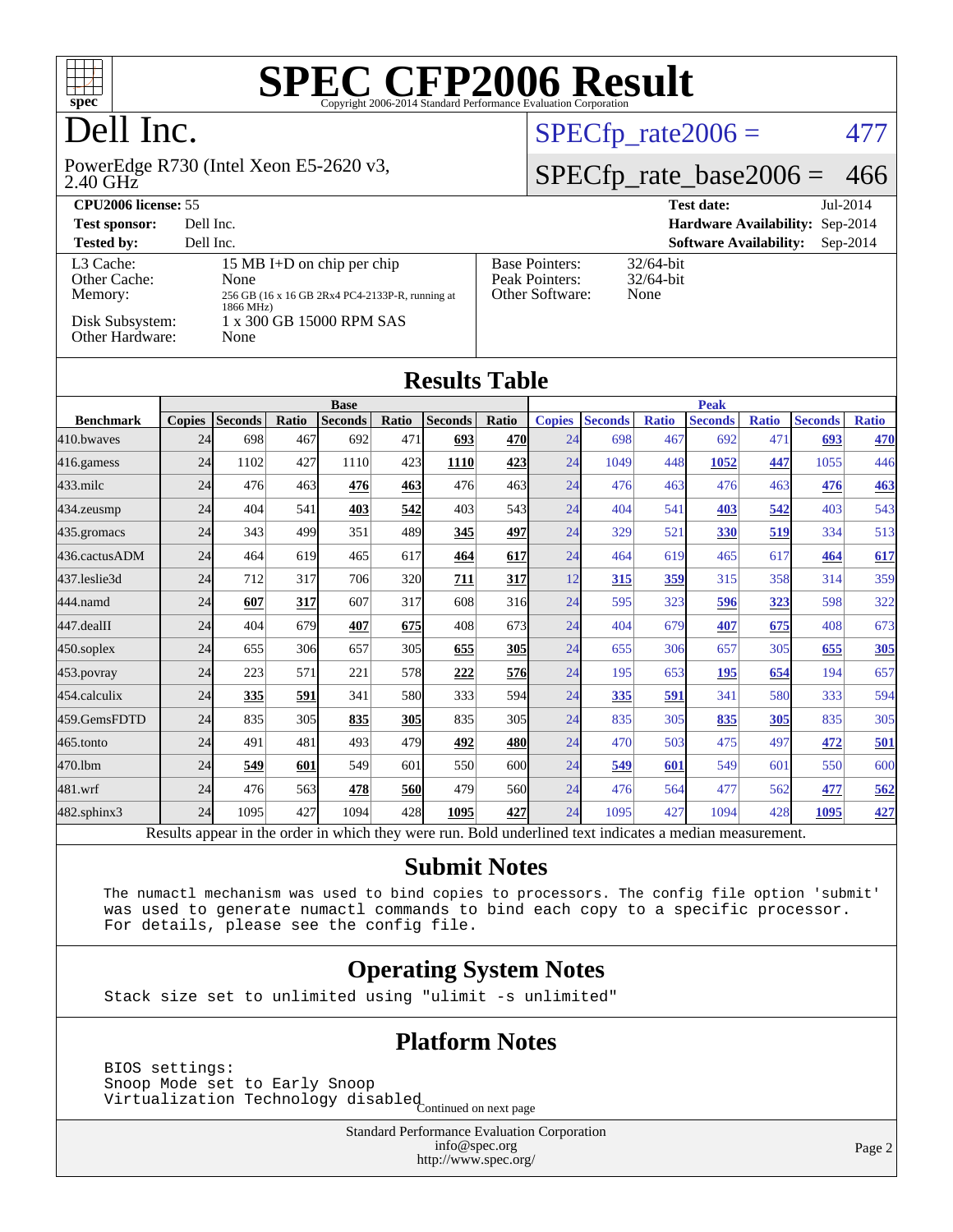

#### Dell Inc.

2.40 GHz PowerEdge R730 (Intel Xeon E5-2620 v3,  $SPECTp_rate2006 = 477$ 

[SPECfp\\_rate\\_base2006 =](http://www.spec.org/auto/cpu2006/Docs/result-fields.html#SPECfpratebase2006) 466

**[CPU2006 license:](http://www.spec.org/auto/cpu2006/Docs/result-fields.html#CPU2006license)** 55 **[Test date:](http://www.spec.org/auto/cpu2006/Docs/result-fields.html#Testdate)** Jul-2014 **[Test sponsor:](http://www.spec.org/auto/cpu2006/Docs/result-fields.html#Testsponsor)** Dell Inc. **[Hardware Availability:](http://www.spec.org/auto/cpu2006/Docs/result-fields.html#HardwareAvailability)** Sep-2014 **[Tested by:](http://www.spec.org/auto/cpu2006/Docs/result-fields.html#Testedby)** Dell Inc. **[Software Availability:](http://www.spec.org/auto/cpu2006/Docs/result-fields.html#SoftwareAvailability)** Sep-2014

#### **[Platform Notes \(Continued\)](http://www.spec.org/auto/cpu2006/Docs/result-fields.html#PlatformNotes)**

Standard Performance Evaluation Corporation [info@spec.org](mailto:info@spec.org) Execute Disable disabled System Profile set to Performance Sysinfo program /root/cpu2006-1.2/config/sysinfo.rev6818 \$Rev: 6818 \$ \$Date:: 2012-07-17 #\$ e86d102572650a6e4d596a3cee98f191 running on linux Thu Jul 17 00:54:51 2014 This section contains SUT (System Under Test) info as seen by some common utilities. To remove or add to this section, see: <http://www.spec.org/cpu2006/Docs/config.html#sysinfo> From /proc/cpuinfo model name : Intel(R) Xeon(R) CPU E5-2620 v3 @ 2.40GHz 2 "physical id"s (chips) 24 "processors" cores, siblings (Caution: counting these is hw and system dependent. The following excerpts from /proc/cpuinfo might not be reliable. Use with caution.) cpu cores : 6 siblings : 12 physical 0: cores 0 1 2 3 4 5 physical 1: cores 0 1 2 3 4 5 cache size : 15360 KB From /proc/meminfo MemTotal: 264572220 kB HugePages\_Total: 0 Hugepagesize: 2048 kB /usr/bin/lsb\_release -d SUSE Linux Enterprise Server 11 (x86\_64) From /etc/\*release\* /etc/\*version\* SuSE-release: SUSE Linux Enterprise Server 11 (x86\_64) VERSION = 11 PATCHLEVEL = 3 uname -a: Linux linux 3.0.76-0.11-default #1 SMP Fri Jun 14 08:21:43 UTC 2013 (ccab990) x86\_64 x86\_64 x86\_64 GNU/Linux run-level 3 Jul 16 13:26 last=S SPEC is set to: /root/cpu2006-1.2 Filesystem Type Size Used Avail Use% Mounted on /dev/sda2 ext2 267G 8.8G 257G 4% / Additional information from dmidecode: BIOS Dell Inc. 0.3.24 06/12/2014 Memory: 1x 00AD00B300AD HMA42GR7MFR4N-TFTD 16 GB 1866 MHz 8x 00AD063200AD HMA42GR7MFR4N-TFT1 16 GB 1866 MHz Continued on next page

<http://www.spec.org/>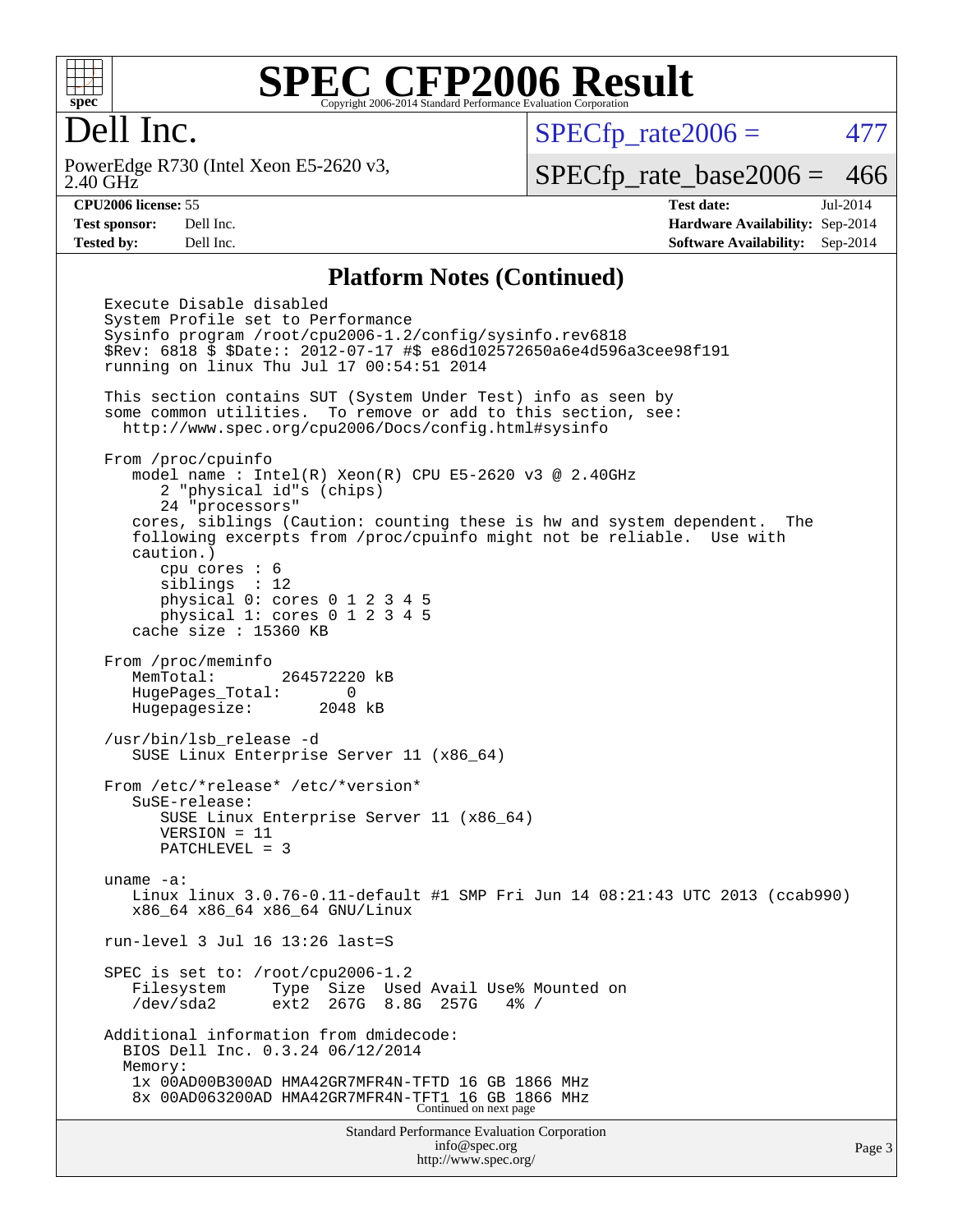

#### Dell Inc.

 $SPECTp\_rate2006 = 477$ 

2.40 GHz PowerEdge R730 (Intel Xeon E5-2620 v3, [SPECfp\\_rate\\_base2006 =](http://www.spec.org/auto/cpu2006/Docs/result-fields.html#SPECfpratebase2006) 466

**[CPU2006 license:](http://www.spec.org/auto/cpu2006/Docs/result-fields.html#CPU2006license)** 55 **[Test date:](http://www.spec.org/auto/cpu2006/Docs/result-fields.html#Testdate)** Jul-2014 **[Test sponsor:](http://www.spec.org/auto/cpu2006/Docs/result-fields.html#Testsponsor)** Dell Inc. **[Hardware Availability:](http://www.spec.org/auto/cpu2006/Docs/result-fields.html#HardwareAvailability)** Sep-2014 **[Tested by:](http://www.spec.org/auto/cpu2006/Docs/result-fields.html#Testedby)** Dell Inc. **[Software Availability:](http://www.spec.org/auto/cpu2006/Docs/result-fields.html#SoftwareAvailability)** Sep-2014

#### **[Platform Notes \(Continued\)](http://www.spec.org/auto/cpu2006/Docs/result-fields.html#PlatformNotes)**

 7x 00CE00B300CE M393A2G40DB0-CPB 16 GB 1866 MHz 8x Not Specified Not Specified

(End of data from sysinfo program)

#### **[General Notes](http://www.spec.org/auto/cpu2006/Docs/result-fields.html#GeneralNotes)**

Environment variables set by runspec before the start of the run: LD\_LIBRARY\_PATH = "/root/cpu2006-1.2/libs/32:/root/cpu2006-1.2/libs/64:/root/cpu2006-1.2/sh"

 Binaries compiled on a system with 1x Core i7-860 CPU + 8GB memory using RedHat EL 6.4 Transparent Huge Pages enabled with: echo always > /sys/kernel/mm/transparent\_hugepage/enabled Filesystem page cache cleared with: echo 1> /proc/sys/vm/drop\_caches runspec command invoked through numactl i.e.: numactl --interleave=all runspec <etc>

#### **[Base Compiler Invocation](http://www.spec.org/auto/cpu2006/Docs/result-fields.html#BaseCompilerInvocation)**

[C benchmarks](http://www.spec.org/auto/cpu2006/Docs/result-fields.html#Cbenchmarks):  $\frac{1}{2}$  cc  $-$  m64

[C++ benchmarks:](http://www.spec.org/auto/cpu2006/Docs/result-fields.html#CXXbenchmarks) [icpc -m64](http://www.spec.org/cpu2006/results/res2014q3/cpu2006-20140909-31325.flags.html#user_CXXbase_intel_icpc_64bit_bedb90c1146cab66620883ef4f41a67e)

[Fortran benchmarks](http://www.spec.org/auto/cpu2006/Docs/result-fields.html#Fortranbenchmarks): [ifort -m64](http://www.spec.org/cpu2006/results/res2014q3/cpu2006-20140909-31325.flags.html#user_FCbase_intel_ifort_64bit_ee9d0fb25645d0210d97eb0527dcc06e)

[Benchmarks using both Fortran and C](http://www.spec.org/auto/cpu2006/Docs/result-fields.html#BenchmarksusingbothFortranandC): [icc -m64](http://www.spec.org/cpu2006/results/res2014q3/cpu2006-20140909-31325.flags.html#user_CC_FCbase_intel_icc_64bit_0b7121f5ab7cfabee23d88897260401c) [ifort -m64](http://www.spec.org/cpu2006/results/res2014q3/cpu2006-20140909-31325.flags.html#user_CC_FCbase_intel_ifort_64bit_ee9d0fb25645d0210d97eb0527dcc06e)

#### **[Base Portability Flags](http://www.spec.org/auto/cpu2006/Docs/result-fields.html#BasePortabilityFlags)**

| 410.bwaves: - DSPEC CPU LP64                 |  |
|----------------------------------------------|--|
| 416.gamess: -DSPEC_CPU_LP64                  |  |
| 433.milc: - DSPEC_CPU LP64                   |  |
| 434.zeusmp: -DSPEC_CPU_LP64                  |  |
| 435.gromacs: -DSPEC_CPU_LP64 -nofor_main     |  |
| 436.cactusADM: - DSPEC CPU LP64 - nofor main |  |
| 437.leslie3d: -DSPEC CPU LP64                |  |
| 444.namd: - DSPEC_CPU_LP64                   |  |
| 447.dealII: -DSPEC CPU LP64                  |  |
| 450.soplex: -DSPEC_CPU_LP64                  |  |
| 453.povray: -DSPEC CPU LP64                  |  |

Continued on next page

Standard Performance Evaluation Corporation [info@spec.org](mailto:info@spec.org) <http://www.spec.org/>

Page 4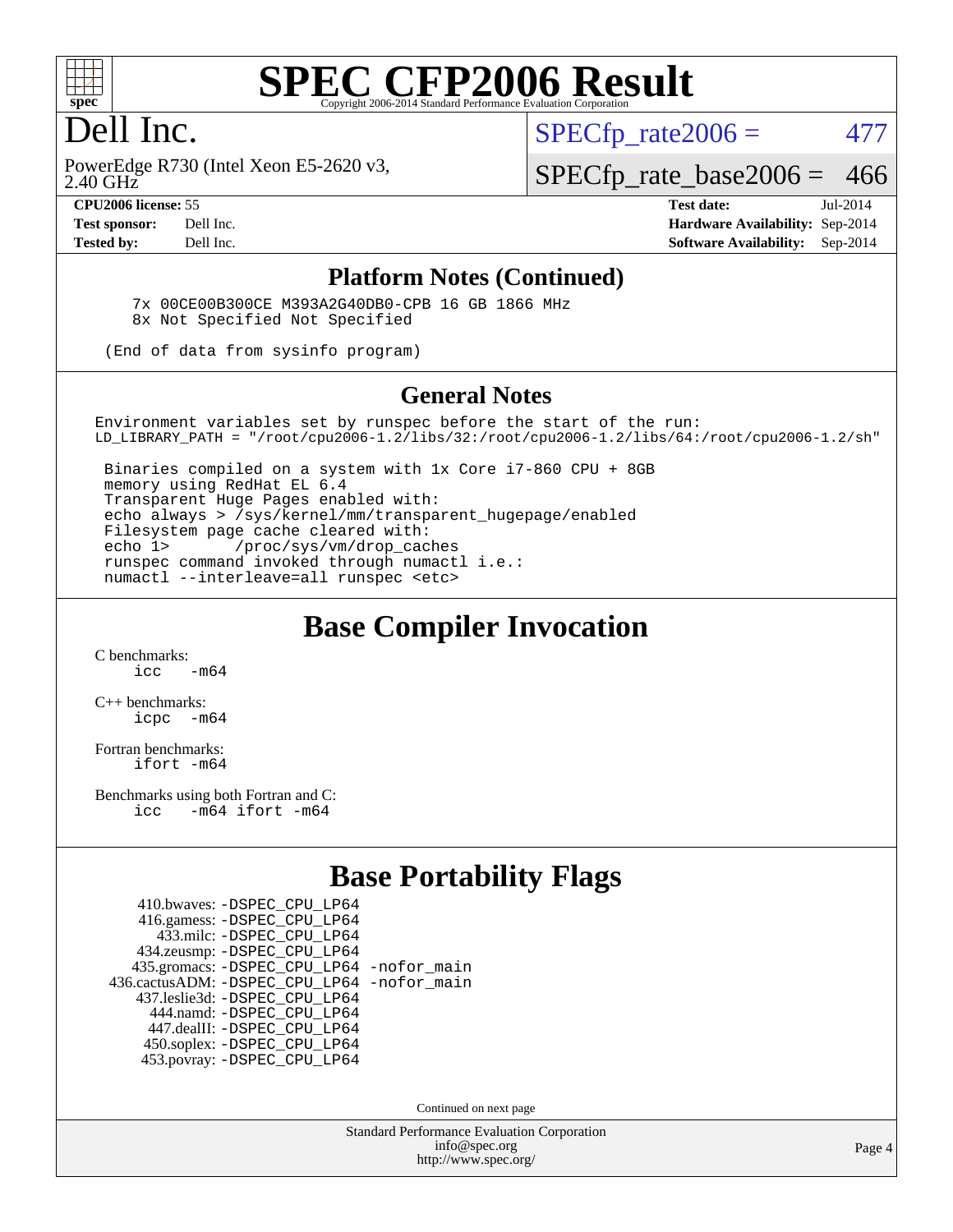

### Dell Inc.

2.40 GHz PowerEdge R730 (Intel Xeon E5-2620 v3,  $SPECTp\_rate2006 = 477$ 

[SPECfp\\_rate\\_base2006 =](http://www.spec.org/auto/cpu2006/Docs/result-fields.html#SPECfpratebase2006) 466

**[CPU2006 license:](http://www.spec.org/auto/cpu2006/Docs/result-fields.html#CPU2006license)** 55 **[Test date:](http://www.spec.org/auto/cpu2006/Docs/result-fields.html#Testdate)** Jul-2014 **[Test sponsor:](http://www.spec.org/auto/cpu2006/Docs/result-fields.html#Testsponsor)** Dell Inc. **[Hardware Availability:](http://www.spec.org/auto/cpu2006/Docs/result-fields.html#HardwareAvailability)** Sep-2014 **[Tested by:](http://www.spec.org/auto/cpu2006/Docs/result-fields.html#Testedby)** Dell Inc. **[Software Availability:](http://www.spec.org/auto/cpu2006/Docs/result-fields.html#SoftwareAvailability)** Sep-2014

#### **[Base Portability Flags \(Continued\)](http://www.spec.org/auto/cpu2006/Docs/result-fields.html#BasePortabilityFlags)**

 454.calculix: [-DSPEC\\_CPU\\_LP64](http://www.spec.org/cpu2006/results/res2014q3/cpu2006-20140909-31325.flags.html#suite_basePORTABILITY454_calculix_DSPEC_CPU_LP64) [-nofor\\_main](http://www.spec.org/cpu2006/results/res2014q3/cpu2006-20140909-31325.flags.html#user_baseLDPORTABILITY454_calculix_f-nofor_main) 459.GemsFDTD: [-DSPEC\\_CPU\\_LP64](http://www.spec.org/cpu2006/results/res2014q3/cpu2006-20140909-31325.flags.html#suite_basePORTABILITY459_GemsFDTD_DSPEC_CPU_LP64) 465.tonto: [-DSPEC\\_CPU\\_LP64](http://www.spec.org/cpu2006/results/res2014q3/cpu2006-20140909-31325.flags.html#suite_basePORTABILITY465_tonto_DSPEC_CPU_LP64) 470.lbm: [-DSPEC\\_CPU\\_LP64](http://www.spec.org/cpu2006/results/res2014q3/cpu2006-20140909-31325.flags.html#suite_basePORTABILITY470_lbm_DSPEC_CPU_LP64) 481.wrf: [-DSPEC\\_CPU\\_LP64](http://www.spec.org/cpu2006/results/res2014q3/cpu2006-20140909-31325.flags.html#suite_basePORTABILITY481_wrf_DSPEC_CPU_LP64) [-DSPEC\\_CPU\\_CASE\\_FLAG](http://www.spec.org/cpu2006/results/res2014q3/cpu2006-20140909-31325.flags.html#b481.wrf_baseCPORTABILITY_DSPEC_CPU_CASE_FLAG) [-DSPEC\\_CPU\\_LINUX](http://www.spec.org/cpu2006/results/res2014q3/cpu2006-20140909-31325.flags.html#b481.wrf_baseCPORTABILITY_DSPEC_CPU_LINUX) 482.sphinx3: [-DSPEC\\_CPU\\_LP64](http://www.spec.org/cpu2006/results/res2014q3/cpu2006-20140909-31325.flags.html#suite_basePORTABILITY482_sphinx3_DSPEC_CPU_LP64)

#### **[Base Optimization Flags](http://www.spec.org/auto/cpu2006/Docs/result-fields.html#BaseOptimizationFlags)**

[C benchmarks](http://www.spec.org/auto/cpu2006/Docs/result-fields.html#Cbenchmarks):

[-xCORE-AVX2](http://www.spec.org/cpu2006/results/res2014q3/cpu2006-20140909-31325.flags.html#user_CCbase_f-xAVX2_5f5fc0cbe2c9f62c816d3e45806c70d7) [-ipo](http://www.spec.org/cpu2006/results/res2014q3/cpu2006-20140909-31325.flags.html#user_CCbase_f-ipo) [-O3](http://www.spec.org/cpu2006/results/res2014q3/cpu2006-20140909-31325.flags.html#user_CCbase_f-O3) [-no-prec-div](http://www.spec.org/cpu2006/results/res2014q3/cpu2006-20140909-31325.flags.html#user_CCbase_f-no-prec-div) [-opt-prefetch](http://www.spec.org/cpu2006/results/res2014q3/cpu2006-20140909-31325.flags.html#user_CCbase_f-opt-prefetch) [-auto-p32](http://www.spec.org/cpu2006/results/res2014q3/cpu2006-20140909-31325.flags.html#user_CCbase_f-auto-p32) [-ansi-alias](http://www.spec.org/cpu2006/results/res2014q3/cpu2006-20140909-31325.flags.html#user_CCbase_f-ansi-alias) [-opt-mem-layout-trans=3](http://www.spec.org/cpu2006/results/res2014q3/cpu2006-20140909-31325.flags.html#user_CCbase_f-opt-mem-layout-trans_a7b82ad4bd7abf52556d4961a2ae94d5)

[C++ benchmarks:](http://www.spec.org/auto/cpu2006/Docs/result-fields.html#CXXbenchmarks)

[-xCORE-AVX2](http://www.spec.org/cpu2006/results/res2014q3/cpu2006-20140909-31325.flags.html#user_CXXbase_f-xAVX2_5f5fc0cbe2c9f62c816d3e45806c70d7) [-ipo](http://www.spec.org/cpu2006/results/res2014q3/cpu2006-20140909-31325.flags.html#user_CXXbase_f-ipo) [-O3](http://www.spec.org/cpu2006/results/res2014q3/cpu2006-20140909-31325.flags.html#user_CXXbase_f-O3) [-no-prec-div](http://www.spec.org/cpu2006/results/res2014q3/cpu2006-20140909-31325.flags.html#user_CXXbase_f-no-prec-div) [-opt-prefetch](http://www.spec.org/cpu2006/results/res2014q3/cpu2006-20140909-31325.flags.html#user_CXXbase_f-opt-prefetch) [-auto-p32](http://www.spec.org/cpu2006/results/res2014q3/cpu2006-20140909-31325.flags.html#user_CXXbase_f-auto-p32) [-ansi-alias](http://www.spec.org/cpu2006/results/res2014q3/cpu2006-20140909-31325.flags.html#user_CXXbase_f-ansi-alias) [-opt-mem-layout-trans=3](http://www.spec.org/cpu2006/results/res2014q3/cpu2006-20140909-31325.flags.html#user_CXXbase_f-opt-mem-layout-trans_a7b82ad4bd7abf52556d4961a2ae94d5)

[Fortran benchmarks](http://www.spec.org/auto/cpu2006/Docs/result-fields.html#Fortranbenchmarks):

[-xCORE-AVX2](http://www.spec.org/cpu2006/results/res2014q3/cpu2006-20140909-31325.flags.html#user_FCbase_f-xAVX2_5f5fc0cbe2c9f62c816d3e45806c70d7) [-ipo](http://www.spec.org/cpu2006/results/res2014q3/cpu2006-20140909-31325.flags.html#user_FCbase_f-ipo) [-O3](http://www.spec.org/cpu2006/results/res2014q3/cpu2006-20140909-31325.flags.html#user_FCbase_f-O3) [-no-prec-div](http://www.spec.org/cpu2006/results/res2014q3/cpu2006-20140909-31325.flags.html#user_FCbase_f-no-prec-div) [-opt-prefetch](http://www.spec.org/cpu2006/results/res2014q3/cpu2006-20140909-31325.flags.html#user_FCbase_f-opt-prefetch)

[Benchmarks using both Fortran and C](http://www.spec.org/auto/cpu2006/Docs/result-fields.html#BenchmarksusingbothFortranandC): [-xCORE-AVX2](http://www.spec.org/cpu2006/results/res2014q3/cpu2006-20140909-31325.flags.html#user_CC_FCbase_f-xAVX2_5f5fc0cbe2c9f62c816d3e45806c70d7) [-ipo](http://www.spec.org/cpu2006/results/res2014q3/cpu2006-20140909-31325.flags.html#user_CC_FCbase_f-ipo) [-O3](http://www.spec.org/cpu2006/results/res2014q3/cpu2006-20140909-31325.flags.html#user_CC_FCbase_f-O3) [-no-prec-div](http://www.spec.org/cpu2006/results/res2014q3/cpu2006-20140909-31325.flags.html#user_CC_FCbase_f-no-prec-div) [-opt-prefetch](http://www.spec.org/cpu2006/results/res2014q3/cpu2006-20140909-31325.flags.html#user_CC_FCbase_f-opt-prefetch) [-auto-p32](http://www.spec.org/cpu2006/results/res2014q3/cpu2006-20140909-31325.flags.html#user_CC_FCbase_f-auto-p32) [-ansi-alias](http://www.spec.org/cpu2006/results/res2014q3/cpu2006-20140909-31325.flags.html#user_CC_FCbase_f-ansi-alias) [-opt-mem-layout-trans=3](http://www.spec.org/cpu2006/results/res2014q3/cpu2006-20140909-31325.flags.html#user_CC_FCbase_f-opt-mem-layout-trans_a7b82ad4bd7abf52556d4961a2ae94d5)

#### **[Peak Compiler Invocation](http://www.spec.org/auto/cpu2006/Docs/result-fields.html#PeakCompilerInvocation)**

[C benchmarks](http://www.spec.org/auto/cpu2006/Docs/result-fields.html#Cbenchmarks):  $-m64$ 

[C++ benchmarks:](http://www.spec.org/auto/cpu2006/Docs/result-fields.html#CXXbenchmarks) [icpc -m64](http://www.spec.org/cpu2006/results/res2014q3/cpu2006-20140909-31325.flags.html#user_CXXpeak_intel_icpc_64bit_bedb90c1146cab66620883ef4f41a67e)

[Fortran benchmarks](http://www.spec.org/auto/cpu2006/Docs/result-fields.html#Fortranbenchmarks): [ifort -m64](http://www.spec.org/cpu2006/results/res2014q3/cpu2006-20140909-31325.flags.html#user_FCpeak_intel_ifort_64bit_ee9d0fb25645d0210d97eb0527dcc06e)

[Benchmarks using both Fortran and C](http://www.spec.org/auto/cpu2006/Docs/result-fields.html#BenchmarksusingbothFortranandC): [icc -m64](http://www.spec.org/cpu2006/results/res2014q3/cpu2006-20140909-31325.flags.html#user_CC_FCpeak_intel_icc_64bit_0b7121f5ab7cfabee23d88897260401c) [ifort -m64](http://www.spec.org/cpu2006/results/res2014q3/cpu2006-20140909-31325.flags.html#user_CC_FCpeak_intel_ifort_64bit_ee9d0fb25645d0210d97eb0527dcc06e)

#### **[Peak Portability Flags](http://www.spec.org/auto/cpu2006/Docs/result-fields.html#PeakPortabilityFlags)**

Same as Base Portability Flags

Standard Performance Evaluation Corporation [info@spec.org](mailto:info@spec.org) <http://www.spec.org/>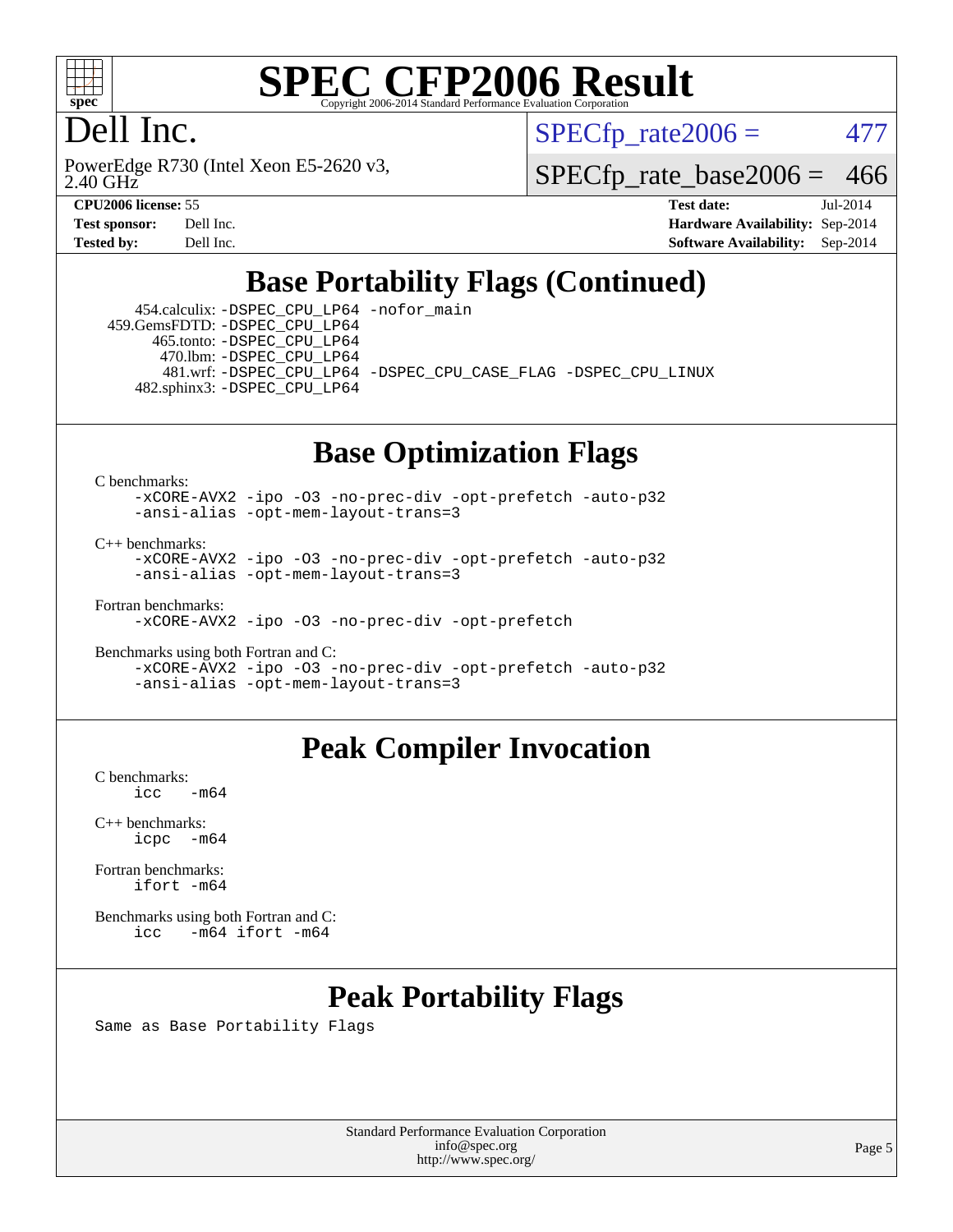

#### Dell Inc.

 $SPECTp\_rate2006 = 477$ 

2.40 GHz PowerEdge R730 (Intel Xeon E5-2620 v3, [SPECfp\\_rate\\_base2006 =](http://www.spec.org/auto/cpu2006/Docs/result-fields.html#SPECfpratebase2006) 466

**[CPU2006 license:](http://www.spec.org/auto/cpu2006/Docs/result-fields.html#CPU2006license)** 55 **[Test date:](http://www.spec.org/auto/cpu2006/Docs/result-fields.html#Testdate)** Jul-2014 **[Test sponsor:](http://www.spec.org/auto/cpu2006/Docs/result-fields.html#Testsponsor)** Dell Inc. **[Hardware Availability:](http://www.spec.org/auto/cpu2006/Docs/result-fields.html#HardwareAvailability)** Sep-2014 **[Tested by:](http://www.spec.org/auto/cpu2006/Docs/result-fields.html#Testedby)** Dell Inc. **[Software Availability:](http://www.spec.org/auto/cpu2006/Docs/result-fields.html#SoftwareAvailability)** Sep-2014

#### **[Peak Optimization Flags](http://www.spec.org/auto/cpu2006/Docs/result-fields.html#PeakOptimizationFlags)**

```
Standard Performance Evaluation Corporation
                                           info@spec.org
                                         http://www.spec.org/
C benchmarks: 
         433.milc: -xCORE-AVX2(pass 2) -prof-gen(pass 1) -ipo(pass 2)
                -03(pass 2) -no-prec-div(pass 2)-opt-mem-layout-trans=3(pass 2) -prof-use(pass 2)
                -auto-ilp32
        470.lbm: basepeak = yes
     482.sphinx3: basepeak = yes
C++ benchmarks: 
        444.namd: -xCORE-AVX2(pass 2) -prof-gen(pass 1) -ipo(pass 2)
                -O3(pass 2) -no-prec-div(pass 2)
                -opt-mem-layout-trans=3(pass 2) -prof-use(pass 2) -fno-alias
                -auto-ilp32
       447.dealII: basepeak = yes
      450.soplex: basepeak = yes
       453.povray: -xCORE-AVX2(pass 2) -prof-gen(pass 1) -ipo(pass 2)
                -O3(pass 2) -no-prec-div(pass 2)
                -opt-mem-layout-trans=3(pass 2) -prof-use(pass 2) -unroll4
                -ansi-alias
Fortran benchmarks: 
     410.bwaves: basepeak = yes 416.gamess: -xCORE-AVX2(pass 2) -prof-gen(pass 1) -ipo(pass 2)
                -O3(pass 2) -no-prec-div(pass 2) -prof-use(pass 2) -unroll2
                -inline-level=0 -scalar-rep-
      434.zeusmp: basepeak = yes
      437.leslie3d: -xCORE-AVX2 -ipo -O3 -no-prec-div -opt-prefetch
  459.GemsFDTD: basepeak = yes
        465.tonto: -xCORE-AVX2(pass 2) -prof-gen(pass 1) -ipo(pass 2)
                -O3(pass 2) -no-prec-div(pass 2) -prof-use(pass 2) -unroll4
                -auto -inline-calloc -opt-malloc-options=3
Benchmarks using both Fortran and C: 
     435.gromacs: -xCORE-AVX2(pass 2) -prof-gen(pass 1) -ipo(pass 2)
                -O3(pass 2) -no-prec-div(pass 2)
                -opt-mem-layout-trans=3(pass 2) -prof-use(pass 2)
                -opt-prefetch -auto-ilp32
                                         Continued on next page
```